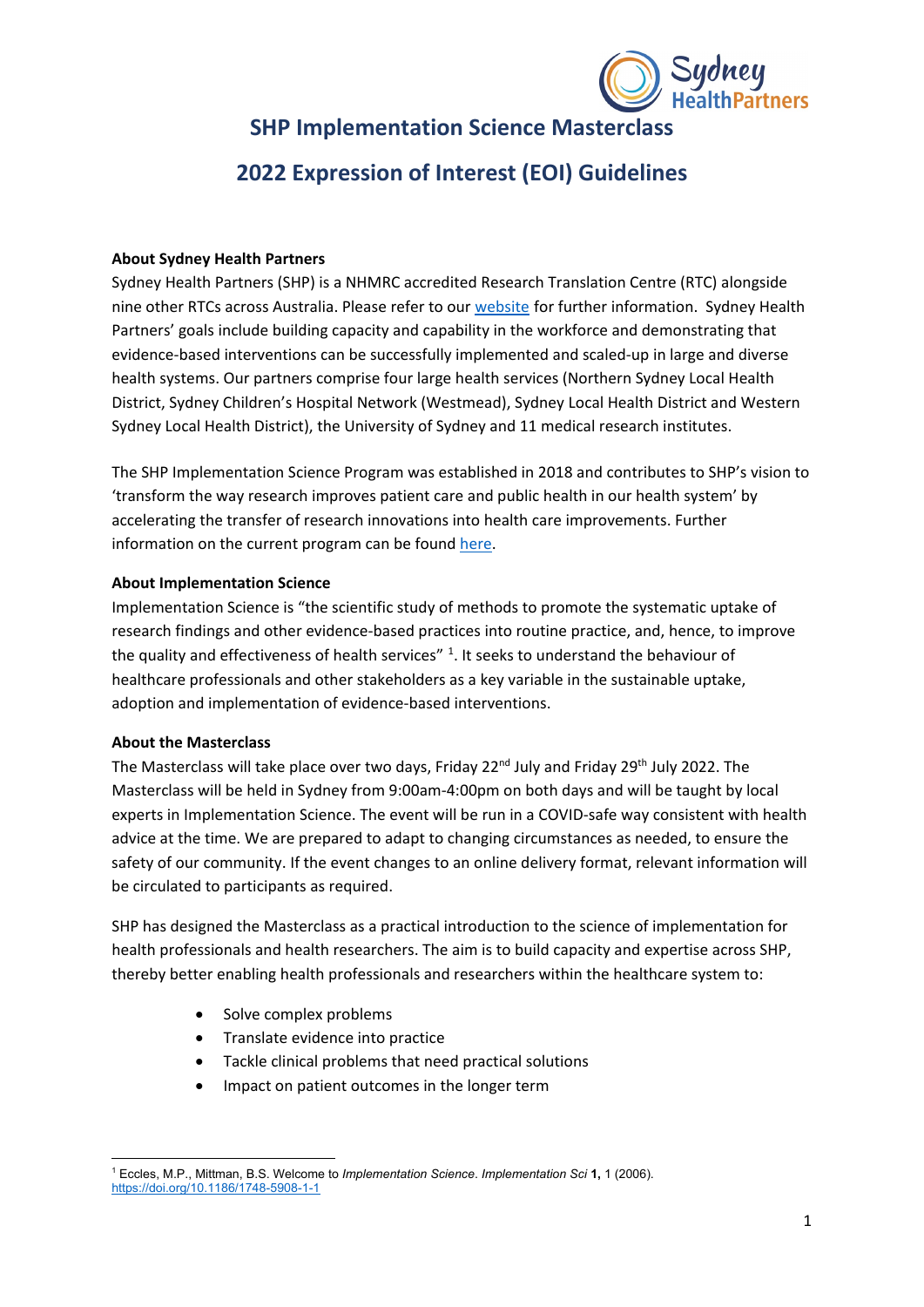

Figure 1 illustrates the spectrum of translational research. The Masterclass intends to support colleagues working on implementation projects, rather than idea generation, feasibility, efficacy or effectiveness studies. EOIs that include projects that go beyond efficacy testing and effectiveness will be favoured. Note: If your project includes design for implementation as part of an efficacy or effectiveness study, you will still be eligible for the Masterclass.



# **Figure 1. TRGS Translational Research Framework[2](#page-1-0)**

**Cost of the Masterclass:** There is no cost for participants. Participants are responsible for arranging and paying for their own travel to the Masterclass venue in Sydney. SHP is not able to provide funding to cover locum replacement for clinical days or to reimburse applicants for leave from their substantive role. Morning tea, lunch and afternoon tea will be available on both days.

# **Selection Criteria**

| <b>Employee of</b> | EOI's to join the Masterclass are invited from across the SHP Implementation         |
|--------------------|--------------------------------------------------------------------------------------|
| an SHP             | Science Community of Practice. Due to the high demand for Implementation             |
| member             | Science education and training, employees or post-graduate students at an SHP        |
| organisation       | member organisation will be given priority to attend the Masterclass: Partners »     |
|                    | <b>Sydney Health Partners</b>                                                        |
|                    |                                                                                      |
| <b>Career</b>      | Preference will be given to applicants with less than 15 years graduate experience.  |
| <b>Stage</b>       | Applicants with career disruption or relative to opportunity considerations (no      |
|                    | time limitations) are welcome to apply. Please include these considerations as a     |
|                    | brief statement in your CV.                                                          |
|                    |                                                                                      |
| <b>Learning</b>    | Successful applicants are asked to sign a learning agreement. The agreement          |
| Agreement          | requires all participants to complete three evaluation tasks (pre-Masterclass, post- |
|                    | Masterclass and 6 months post-Masterclass). Each task will take less than 20         |
|                    | minutes to complete. The learning agreement will enable SHP to publish               |
|                    | evaluation outcomes about the Masterclass. Please acknowledge your consent in        |
|                    | the EOI form.                                                                        |
|                    |                                                                                      |

<span id="page-1-0"></span><sup>&</sup>lt;sup>2</sup> Sax Institute. Translational Research Framework. Sydney: Sax Institute; 2016 [cited 2022 Apr 26]. Available from: <https://www.saxinstitute.org.au/wp-content/uploads/Translational-Research-Framework.pdf>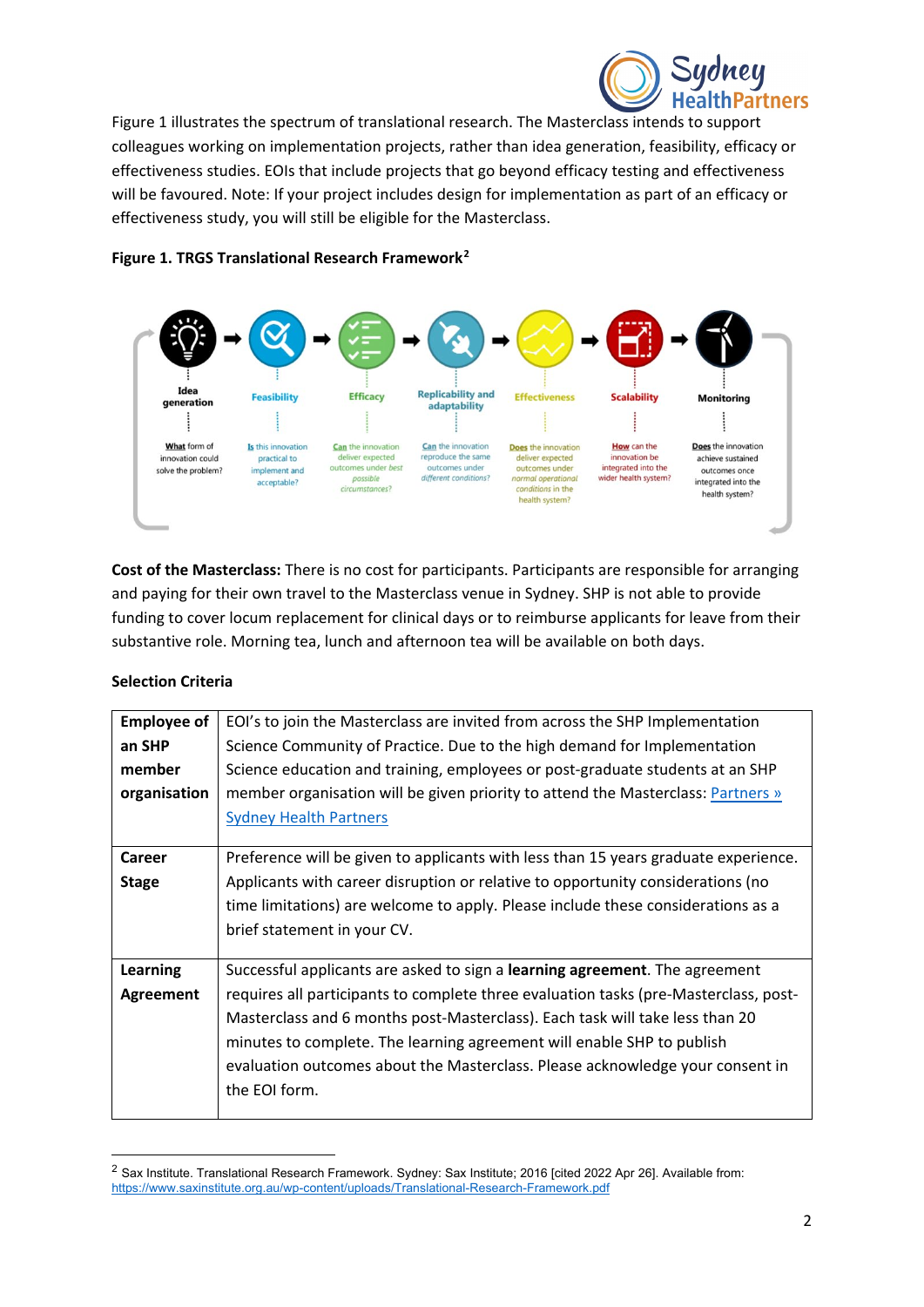

| <b>Member of</b> | Applicants must have signed-up to become a member of the SHP Implementation      |
|------------------|----------------------------------------------------------------------------------|
| the CoP          | Science online Community of Practice (CoP). If you are not yet a member, you can |
|                  | sign-up here. We want to ensure that all participants in the Masterclass are     |
|                  | engaged with our CoP and can share useful insights and learnings from the        |
|                  | Masterclass with other members of the CoP.                                       |
|                  |                                                                                  |

# **Guidelines for Concept Outline**

| <b>Feasible</b>   | Applicants must have a feasible project concept to work on throughout the two            |
|-------------------|------------------------------------------------------------------------------------------|
| Project           | days; the concept should focus on an implementation science, quality                     |
| Concept           | improvement or changing practice research question. The concept can focus on             |
|                   | any topic relevant to the health system including patient, provider, organisational      |
|                   | or health service change, including pilot testing of interventions or                    |
|                   | implementation strategies. The concept does not need to be a polished piece of           |
|                   | work as each applicant will develop the concept throughout the Masterclass.              |
| Intention to      | Applicants must have an intention to apply for funding for their project (this could     |
| <b>Seek</b>       | include pilot or seed funding). For example:                                             |
| <b>Funding</b>    |                                                                                          |
|                   | SHP Implementation Science grants (\$25 000 pilot grants offered annually)<br>$\circ$    |
| Relevant for      | NSW Health grants and funding: NSW Health & Medical Research   Home<br>$\circ$           |
| Heading 11        | University of Sydney grants: Research funding - The University of Sydney. For<br>$\circ$ |
| in Concept        | Usyd staff, subscribe to the Research Bulletin by emailing                               |
| <b>Outline</b>    | fmh.researchsupport@sydney.edu.au                                                        |
|                   | Grant Connect is a useful platform that provides centralised publication of              |
|                   | forecast and current Australian Government grant opportunities and grants                |
|                   | awarded: https://www.grants.gov.au/go/list                                               |
|                   |                                                                                          |
|                   | If you have existing funding or can access financial support from within a health        |
|                   | service organisation, please describe this.                                              |
| <b>Conduct</b>    | Applicants must state an intention to conduct their planned research within an           |
| research          | SHP member organisation. Applications that do not include an SHP member                  |
| within an         | organisation will be considered ineligible. External organisations that are not part     |
| <b>SHP member</b> | of SHP can be included, but they must be in addition to at least one SHP member          |
| organisation      | organisation.                                                                            |
| Relevant for      |                                                                                          |
| Heading 12        |                                                                                          |
| in Concept        |                                                                                          |
| <b>Outline</b>    |                                                                                          |
|                   |                                                                                          |
| <b>Previous</b>   | Applicants must have demonstrated experience in the health system (e.g.,                 |
| experience        | qualifications and experience in nursing, allied health, quality improvement,            |
|                   | health services management, medicine, health economics, public health, health            |